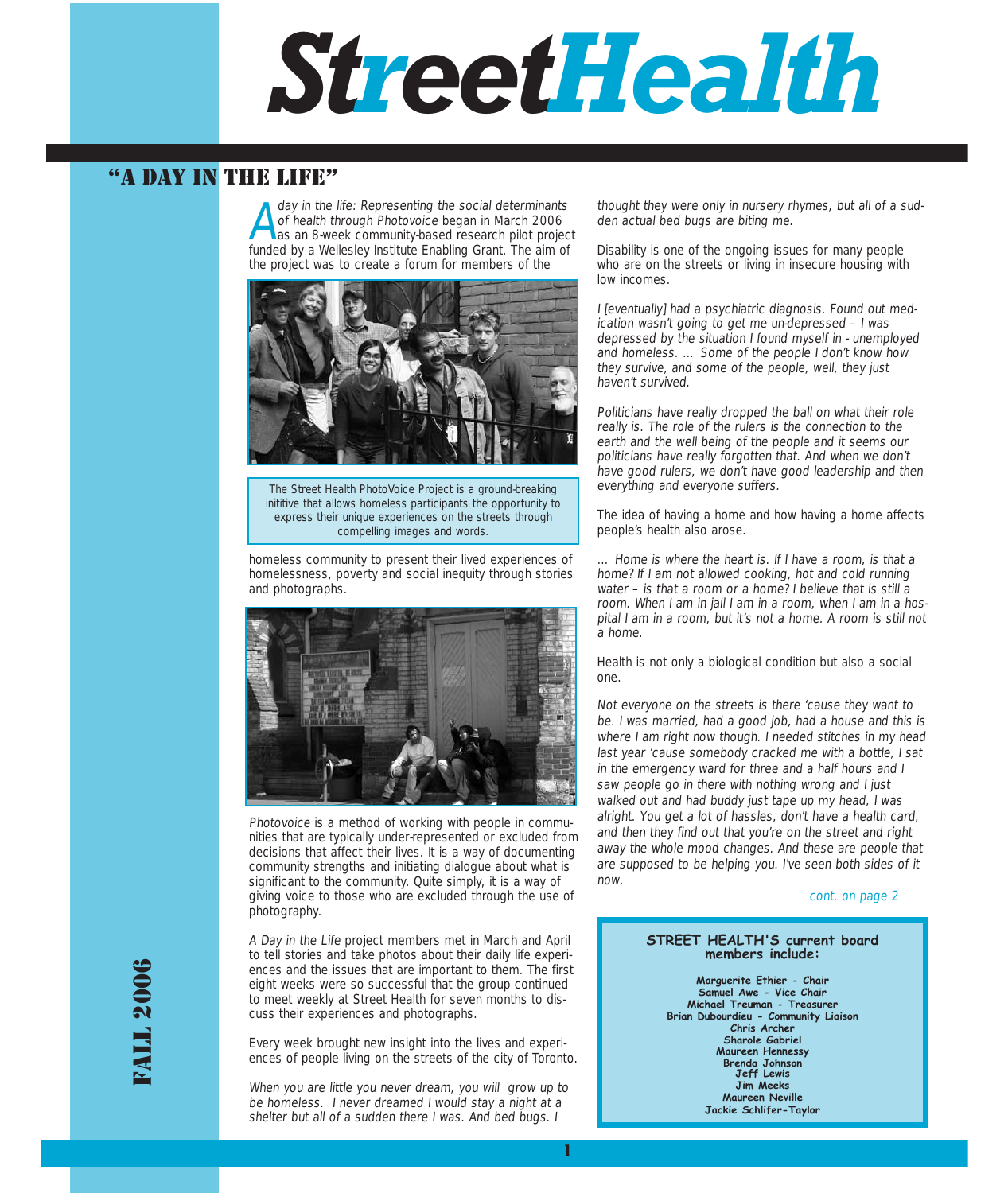### "A DAY IN THE LIFE"



Photographs courtesy of the Street Health PhotoVoice Project.



#### cont. from page 1

Using photographs and stories, A day in the life has been building a comprehensive picture of what the daily experience of homelessness is like and its effects on health and well-being. The project has provided an opportunity for reflection, relationship building, and an opportunity to work together towards social change using the arts. Changes to address the issues that we have been exploring do not happen quickly. Much education is needed. Outreach and education have been central activities of the project. The group has created visual and written materials that represent project members' experiences, which have been presented at community events, written publications and exhibitions. The A day in the life photography and story collective have been presented at the Parkdale Festival, ARCfest, YIMBY, and at the Trauma and Homelessness workshop.

A day in the life has received overwhelming support from the community and has resulted in an ongoing partnership between Street Health and Professor Nancy Viva Davis Halifax at the Centre for Arts-informed Research at the University of Toronto, Ontario Institute for Studies in Education. We would like to continue this work and are now working toward securing long-term funding.

Our upcoming exhibit will be at the University of Toronto, on January 29, 2007 to February 23, 2007. For more information on A day in the life contact Nancy Halifax at 416 536 4488 or Fred Yurichuk at 905 791 0011 or email us at photographyandstory@gmail.com.

Written by: Nancy Halifax and Erika Khandor

#### OUR WEB SITE GETS A FACELIFT!

Street health has recently completed construction on our NEW WEB SITE! The new site contains a wealth of information about our programs, the history of our agency, publications and research reports, and much more. The site also outlines all the ways you can help Street Health.

**Please visit us at www.streethealth.ca**

## FEDERAL FUNDING FOR PAID AND ID SAFE IN JEOPARDY

supporting Community Partnership Initiatives (SCPI) was launched by<br>the Government of Canada in 1999 for "strategic investments that<br>address homelessness" across Canada. This flexible, locally respon-<br>cities and community the Government of Canada in 1999 for "strategic investments that sive and community driven program will end unless renewed by the federal government. Hundreds of valuable services delivered by thousands of experienced staff people will be lost by March 2007.

**Partners for Access and Identification (PAID)**, a joint Street Health and Neighbourhood Link project and Street Health's **ID Safe** project are 100% SCPI funded. Both projects will be forced to shut done if we do not hear word about further Federal funding.

**PAID** was established in 1999 as an identification replacement program for homeless people. Seven identification workers hold over 100 ID clinics a month across the city of Toronto, helping homeless people obtain the identification they need to access essential services. Without identification people cannot access basic services including: health care, welfare, shelters and food banks; nor can they apply for jobs, secure housing, open a bank account or apply for other needed identification.

**ID Safe** was established in 2003 in response to a growing need for a safe and secure storage site for identification for people without a safe place to store their documents. Due to the nature of street life – sleeping on the street, communally in shelters or in insecure or temporary accommodation – homeless and marginally housed people often find their ID gets lost or stolen. People on the streets often get asked by the police to show identification documents and regularly this ID is not returned.

**ID Safe** and **PAID** are essential services at Street Health. Please take the time to write to the following federal officials and ask them to commit to future funding and invest in alleviating homelessness. **Contact:**

Right Honourable Stephen Harper, Prime Minister of Canada; Honourable James Flaherty, Minister of Finance; and Honourable Diane Finley, Minister of Human Resources and Social Development. House of Commons Ottawa, Ontario K1A 0A6

If you have questions or require more information please contact: Jane Kali, ID Safe: 416 921-8668 ext. 269, janek@streethealth.ca or Julia Chao, PAID: 416 921-8668 ext. 228, julia@streethealth.ca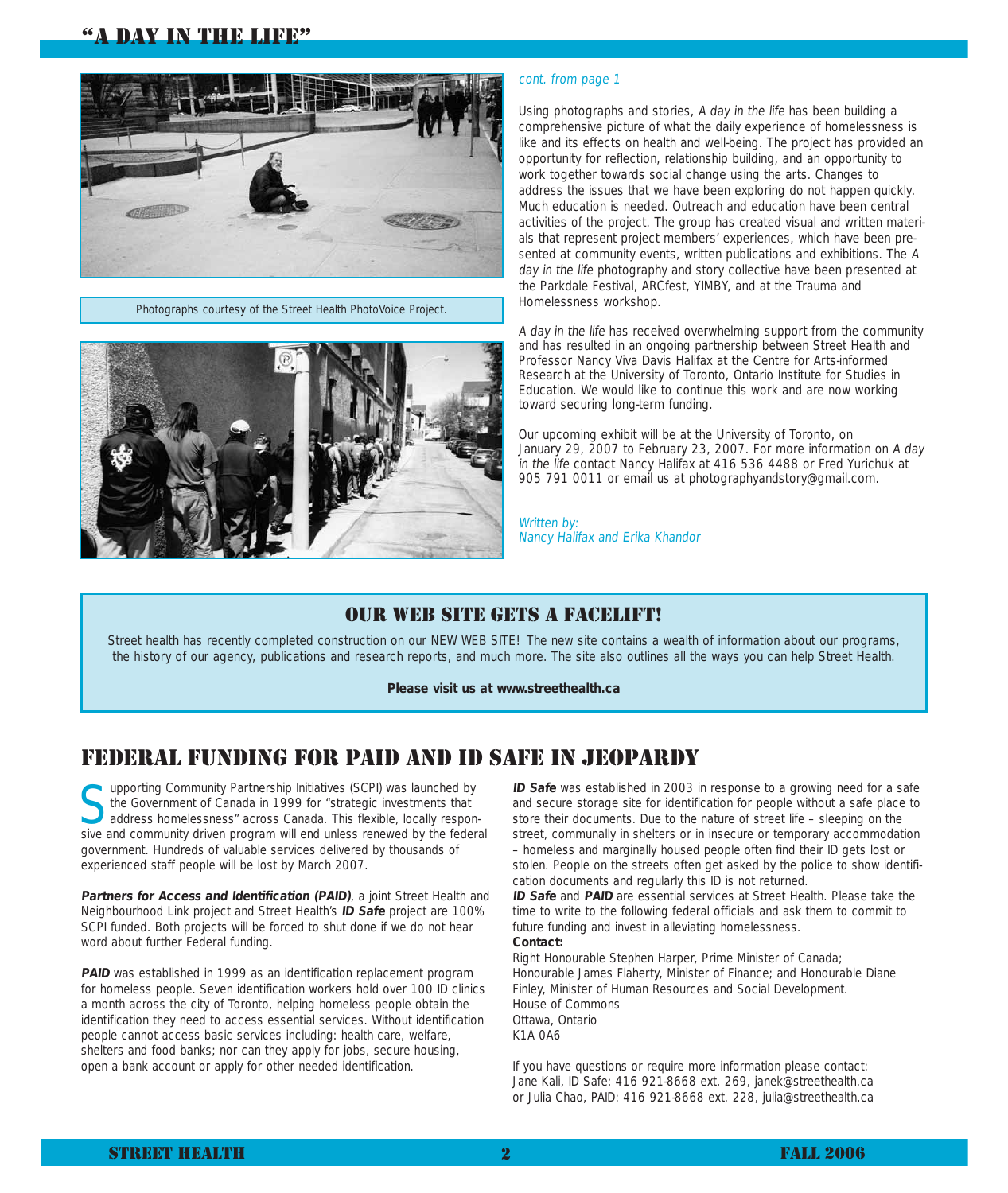## YEEHAW! DOWNTOWN HOEDOWN IS A RIP-ROARING SUCCESS!

**On September 12th, 2006 Street Health put on its cowboy boots for our annual fundraising event, The Street Health Downtown Hoedown! Each year, Street Health Downtown Hoedown! Each year,** cowboy boots for our annual fundraising event, **The** Street Health hosts an incredible event at the Steam Whistle Brewing Company. This year was a huge success, raising

over \$30,000 for our nursing and outreach programs, a record!

The event featured country-bluegrass greats, Heather Morgan & the Company of Men who certainly got the party moving on the dance floor!

Line dance instructors taught a few lessons over the course of the evening, which provided hilarious entertainment for all! The charismatic Tim Bolen, of Rogers Television, hosted the event.

As always, the food was incredible! The menu included everything from a raw oyster bar, to sausages on the barbeque and delectable desserts. Many partygoers went home with incredible raffle and silent auction items, such as a gas barbeque, a Blackberry, original pieces of art, and free pizza for a year!





Thank you to all the staff, voluteers, and the 300+attendees who made **The Street Health Downtown Hoedown** such a wonderful event. See ya'll next year!

Written By: Amanda Robertson Fundrasing & Development Manager



#### THANK YOU TO OUR SPONSORS!

Thank you to all of our event sponsors! Without you we would not have been able to host such an amazing fundraising event.

- Pizza Pizza Inc.
- Eatertainment Catering
- The Toronto Star
- Siegfried's Restaurant
- Right Angle Graphics
- Marigolds & Onions Catering
- Rogers Inc.
- Country 95.3fm
- **Starbucks**
- D'Vine Wine
- Loblaws Inc.
- M & M Meat Shops



## WHAT'S NEW IN RESEARCH!

programs across Toronto about their health status and access to services.

In June 2006 we launched the "Failing the Homeless: Barriers in the Ontario Disability Support Program (ODSP) for Homeless People with Disabilities" report. This was the result of a one and a half year project that explored the barriers our clients face to accessing disability benefits while at the same time helping our clients to secure benefits. Of a 85 homeless men and women who participated in this study:

- 100% were eligible for benefits but 0% were actually receiving benefits
- 100% of eligible participants needed help accessing benefits
- 100% of participants who successfully secured benefits were also able to then secure housing.

The report identifies key barriers in the ODSP system and makes recommendations for how to improve access for homeless people with disabilities.

Stay tuned for more exciting news from our research team!

#### Written By: Erika Khandor, Research and Evaluation Coordinator

I n 2006 Street Health continues to break new ground in communitybased research on homelessness in Toronto!

In addition to the success of our A Day in the Life "Photovoice" Project, we have collaborated on a number of research projects including a study on Hepatitis C transmission led by the Centre for Addiction and Mental Health, and have participated in many exciting conferences such as the International Harm Reduction Conference, which took place in Vancouver in May of this year.

We also released our first ever Street Health Research Bulletin, which highlighted findings from a survey on homeless people's health and health care access, showing that the majority of homeless people have serious physical health conditions and face major barriers to health care. We have since presented this research at international conferences in both Portland, Oregon and Toronto.

This spring we began work on the Street Health Survey, our own comprehensive study on the health and well being of homeless people in Toronto. We have recruited a team of 15 peer researchers who have past or current experience with homelessness. This fall the research team will interview 350 homeless men and women in shelters and meal